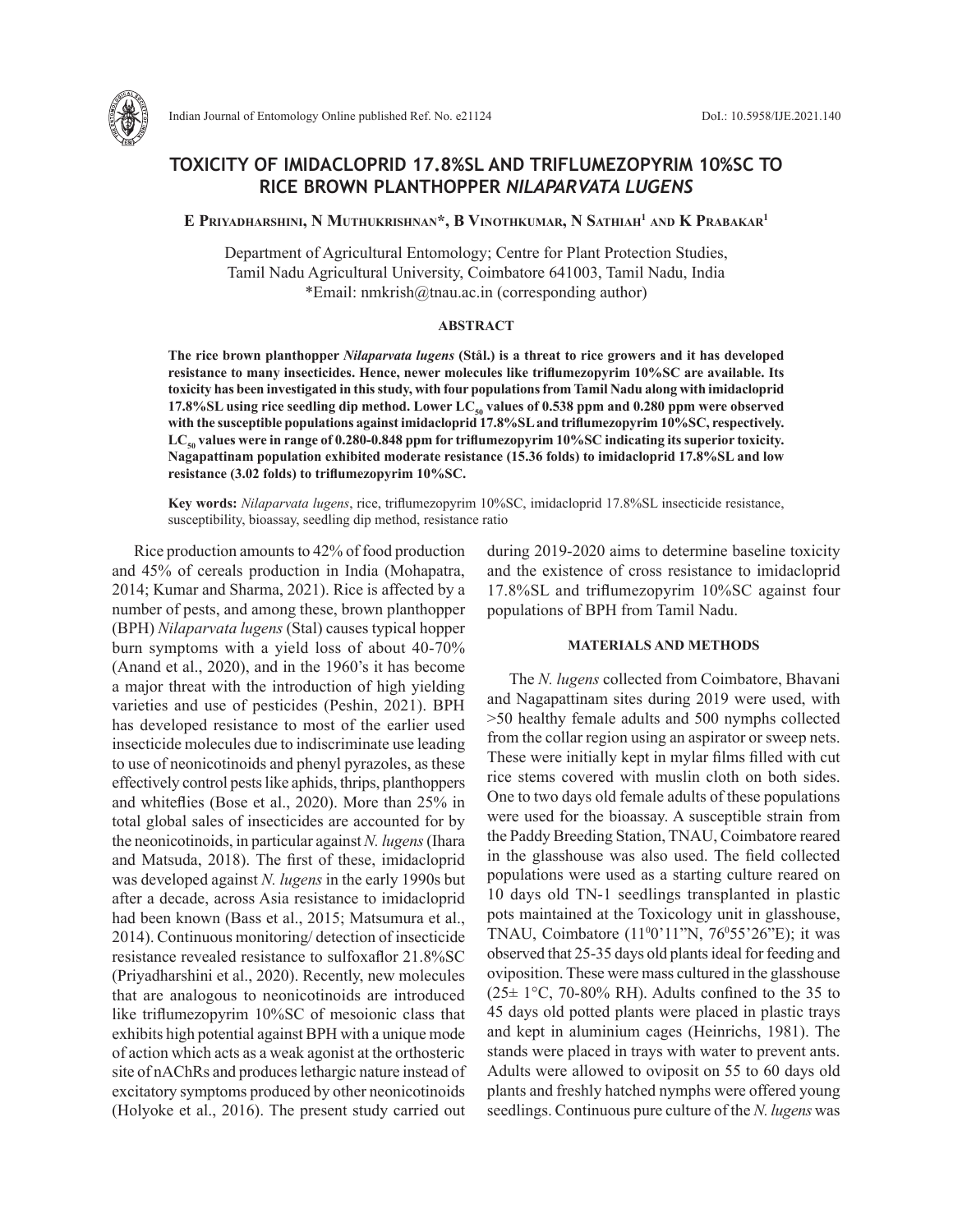untreated mortality as per Abbott's formula (Abbott, 1925) and subjected to Finney's probit analysis to estimate the median lethal concentrations for the dosemortality response (Finney, 1971). The resistance ratio (RR) was calculated by dividing the  $LC_{50}$  value of the field population by that of  $LC_{50}$  of the susceptible one

**RESULTS AND DISCUSSION**

Baseline toxicity data of imidacloprid 17.8%SL and triflumezopyrim 10%SC against *N. lugens* adult females were expressed in terms of median lethal concentration  $(LC_{50})$ ; the order of resistance was observed to be-Coimbatore > Bhavani > Nagapattinam (Table 1). The  $LC_{50}$  value was 0.538 ppm for the TNAU susceptible population which is in accordance with Gorman et al. (2008). The susceptibility remains unaltered with TNAU susceptible population. Maximum  $LC_{50}$  value (8.265) ppm) was observed in the Nagapattinam population;  $LD_{50}$  for imidacloprid for the susceptible strain was 0.6 mg/ l which was maintained for 130 generations without exposure to insecticides (Garrood et al., 2017). The insect resistance declines and susceptibility increases over succeeding generations under continuous mass culturing in laboratory conditions. The field population developed moderate to high resistance for imidacloprid 17.8%SL during the last decade (Liu and Han, 2006). Basanth et al. (2013) reported Kathalagere *N. lugens* population developed resistance (8.90 folds) to imidacloprid 17.8%SL, while a resistance ratio of 13.42

(Baehaki et al.*,* 2017; Liao et al.*,* 2017).

thus maintained. The bioassay were carried out with these using seedling dip method- IRAC method No. 5 (IRAC, 2009) and 10 days old rice seedling (TN-1) were used. Six concentrations of each insecticide replicated thrice were laid out in a completely randomized block design. Preliminary range-finding tests were done to fix the test dose causing 20-80% mortality approximately for constructing log-concentration-probit mortality (LCPM) lines. The test mortality was corrected against folds was reported by Khan et al. (2020). Imidacloprid resistance is due to the enhanced activity of P450 monooxygenases detoxification (Wen et al., 2009). In the present study, Nagapattinam population displayed low to moderate level of resistance. A similar trend of higher resistance to imidacloprid 17.8%SL was seen in WBPH populations collected from the Nagapattinam region (Surya Raj et al., 2020).

The Nagapattinam population exhibited higher resistance to older molecules compared to newer neonicotinoid, triflumezopyrim 10%SC- the values were: Bhavani (0.688 ppm) and Coimbatore (0.570 ppm).  $LC_{50}$ value with third instar nymphs fixed by rice stem dipping bioassay method was 0.042 mg/l to triflumezopyrim 10%SC (Zhang et al., 2020); field populations exhibited a low level of resistance (1.3-7.3 fold) to triflumezopyrim 10%SC (Liao et al., 2020). In the present study, *N. lugens* exhibited less resistance (RR 2.03- 3.02 folds). The unique action of triflumezopyrim 10%SC which has a distinct chemotype might increase the susceptibility to *N. lugens* and very effective in managing *N. lugens* population resistant to other neonicotinoids (Baehaki et al., 2018). The reliable baseline data assessed for newer insecticide molecules would be more useful for field resistance monitoring studies and as well for further applications (Tang et al., 2013).

### **ACKNOWLEDGEMENTS**

The financial assistance provided by UPL India, Mumbai and facilities provided by the Tamil Nadu Agricultural University, Coimbatore are gratefully acknowledged.

#### **REFERENCES**

- Abbott W S. 1925. A method of computing the effectiveness of an insecticide. Journal of Economic Entomology 18 (2): 265-267.
- Anand S, Dhaliwal L, Suri K, Sandhu S. 2020. Agroclimatic indicesbased model for rice BPH (*Nilaparvata lugens*). Journal of Agricultural Physics 20(1): 75-81.

| Population     | Insecticide     | $\chi^2$ | $LC_{50}$ | <b>Fiducial limits</b> |       | $LC_{\rm os}$ | <b>Fiducial limits</b> |        | <b>RR</b>                |
|----------------|-----------------|----------|-----------|------------------------|-------|---------------|------------------------|--------|--------------------------|
|                |                 |          | (ppm)     | LL                     | UL    | (ppm)         | LL                     | UL     |                          |
| Susceptible    | Imidacloprid    | 0.145    | 0.538     | 0.485                  | 0.596 | 1.704         | 1.217                  | 2.387  | $\overline{\phantom{a}}$ |
|                | Triflumezopyrim | 0.073    | 0.280     | 0.253                  | 0.310 | 0.879         | 0.623                  | 1.240  | -                        |
| Coimbatore     | Imidacloprid    | 0.115    | 2.784     | 2.629                  | 2.948 | 5.303         | 4.400                  | 6.392  | 5.17                     |
|                | Triflumezopyrim | 0.367    | 0.570     | 0.520                  | 0.625 | 1.614         | 1.203                  | 2.166  | 2.03                     |
| <b>Bhavani</b> | Imidacloprid    | 0.043    | 4.893     | 4.741                  | 5.049 | 6.966         | 6.303                  | 7.698  | 9.09                     |
|                | Triflumezopyrim | 0.071    | 0.688     | 0.633                  | 0.749 | 1.791         | 1.334                  | 2.404  | 2.45                     |
| Nagapattinam   | Imidacloprid    | 0.094    | 8.265     | 8.034                  | 8.503 | 11.414        | 10.310                 | 12.637 | 15.36                    |
|                | Triflumezopyrim | 0.098    | 0.848     | 0.787                  | 0.914 | 1.980         | 1.496                  | 2.621  | 3.02                     |

Table 1. Baseline toxicity of neonicotinoids to *N. lugens*